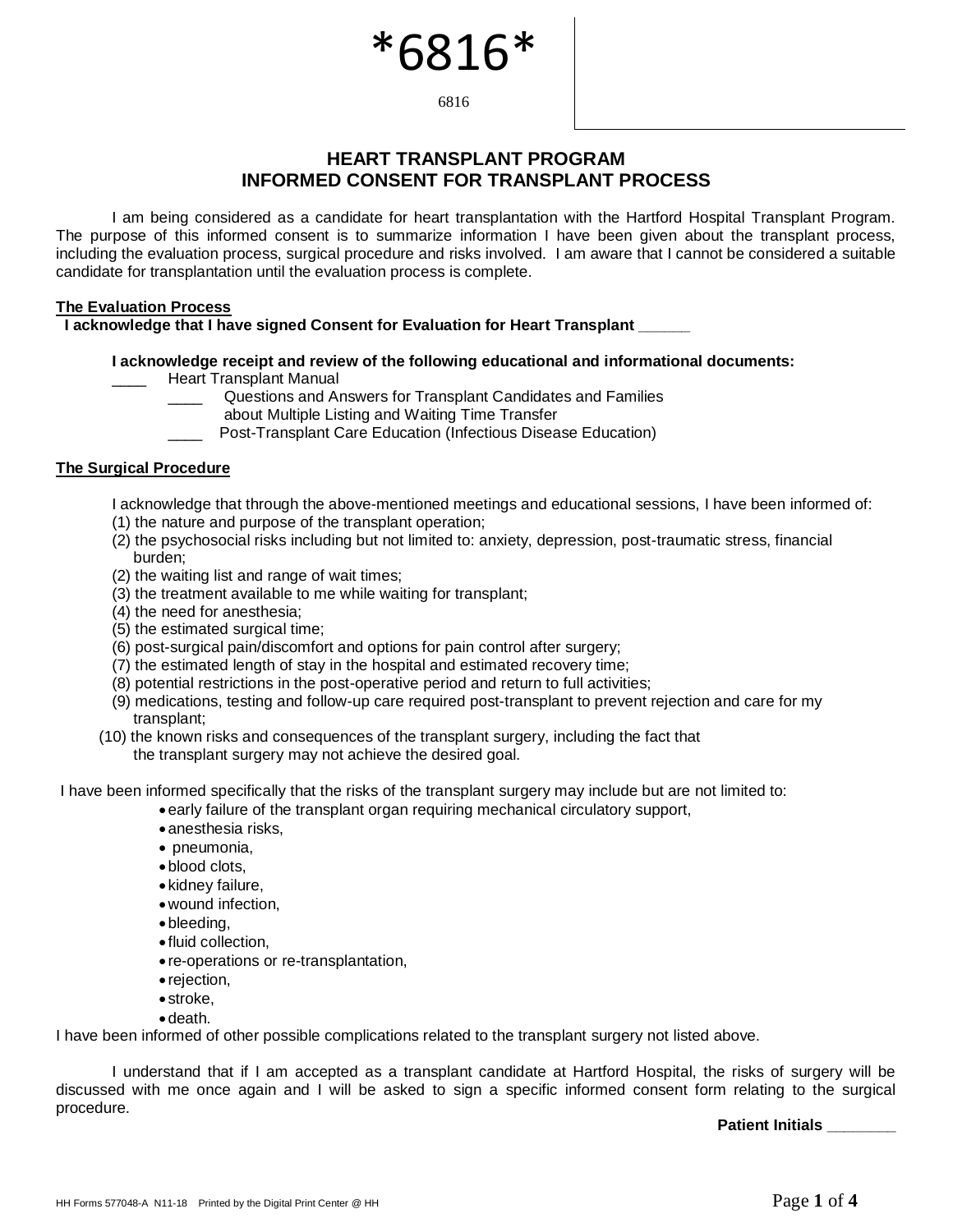## **INFORMED CONSENT FOR TRANSPLANT PROCESS**

\*6816\*

6816

#### **Alternative Treatments**

Alternative treatments and the risks and benefits of such alternatives have been discussed with me. I understand that these alternatives include long term medical management of heart failure and/or mechanical circulatory support, and that I may seek further information about these alternatives at any time.

#### **Risks and Complications**

**Potential risks of heart transplantation therapy** include, but may not be limited to:

- 1. Infection, organ rejection, organ failure, malignancy, death, heart attack, hypertension, increased cholesterol, diabetes, weight gain, depression, insomnia, anxiety, osteoporosis, kidney failure, and other potential side effects that may be caused by immunosuppression (medications taken to prevent organ rejection)
- 2. Extended and repeated hospitalization which may be caused by, but not limited to, infection, fever, medication reaction or inability to take medications, biopsy, organ transplant rejection, abnormal test results, or abnormal laboratory values.
- 3. Smoking and alcohol consumption increasing my risk of additional complications including cancer, lung and/or heart disease, organ transplant injury and early death.

I have been informed of the need to take medications for the rest of my life and of the common side effects of these medications. I have also been informed of the need for frequent lab tests after transplant and that I will need to have regular medical check-ups with the transplant program as needed but at least annually for the remainder of my life. The potential need for heart biopsy and risks of biopsy have been reviewed with me. I understand that alternatives to heart biopsy such as ALLOMAP testing may be considered after the first year.

I have been informed of the SRTR data, which includes national and Hartford Hospital transplant center-specific outcomes for heart transplantation.

If I am a woman of childbearing age, I understand that transplantation may complicate pregnancy especially during the first year after transplant. I understand that pregnancy may injure my transplant and even cause transplant organ failure and/or death. Prior to becoming pregnant, I agree to inform the transplant team of my wishes to discuss risks and benefits.

I understand that all donors and myself are screened for communicable diseases or problems that may affect the organ and my health. There is no guarantee as to whether any and all contagious diseases have been detected. There may be unforeseen factors including previously undetected diseases (including but not limited to: bacterial and fungal infections, human immunodeficiency virus (HIV), Hepatitis, Tuberculosis); or cancers that may affect the success of my transplant or my health. I understand that other information related to the donor, such as the donor's history and the condition of the organ(s) used may also affect the success of my transplant or my health.

Deceased donors are evaluated and screened according to UNOS Policy. There is no comprehensive way to screen deceased and living donors for all transmissible diseases. Malignancies and diseases may be identified and transmitted after transplant. Donor evaluation and screening results may impact post-transplant evaluation, screening, and management of the candidate.

**Patient Initials \_\_\_\_\_\_\_\_**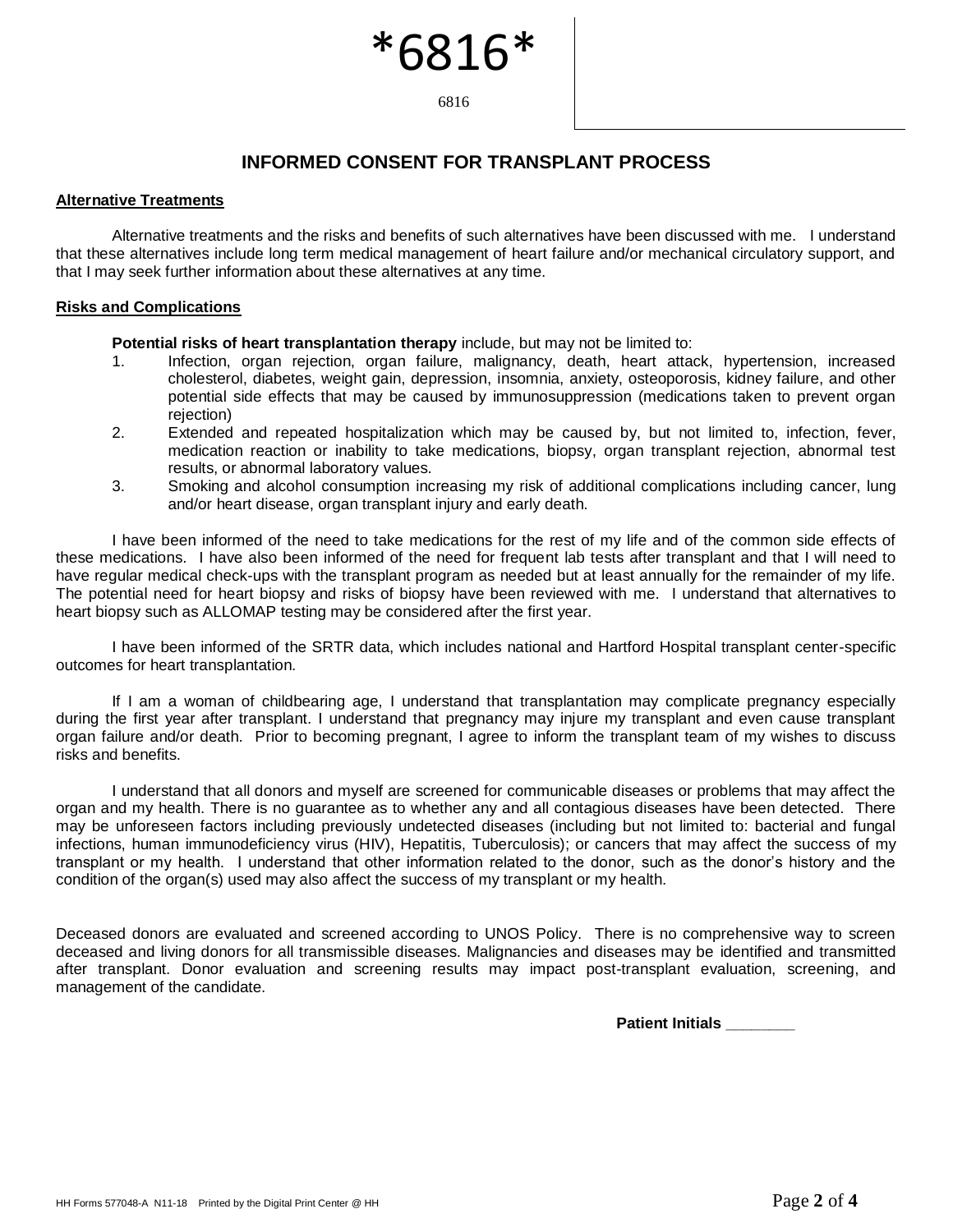# \*6816\*

6816

## **INFORMED CONSENT FOR TRANSPLANT PROCESS**

#### **Insurance Issues**

I have been informed that if my insurance changes, transplantation and its complications may not be covered. Also, my insurance may not cover future health problems related to transplantation. If these treatments/problems are not covered by my health insurance, I will be responsible for all costs. I understand that transplantation may affect my ability to obtain health, disability, or life insurance, and that future insurance premiums may be higher or I may be unable to get health, disability or life insurance in the future.

I have been told that if my transplant is not performed in a Medicare-approved transplant center, Medicare may not pay for immunosuppressive drugs needed after transplant.

I agree to inform the transplant team immediately both before and after transplant of any insurance changes or difficulties in obtaining medications.

**Patient Initials\_\_\_\_\_\_**

### **General**

I have been informed and have received information about waiting time transfer and multiple listing options.

I will receive a letter of notification concerning my status at the end of this evaluation process indicating that either:

- a. I have been accepted as a candidate and I am active on the OPTN/UNOS waitlist.
- b. I am not an acceptable candidate for transplantation at the Hartford Hospital Transplant Program at this time, and the reason(s) for this decision.

I understand that the Hartford Hospital Transplant Program may remove candidates for transplantation from its waitlist if future developments (including but not limited to: changes in medical condition, inability to comply with pretransplant care requirements) cause an individual to no longer be a suitable candidate for transplantation under the program's patient selection criteria. I understand that I will be notified if such a determination is ever made about me.

I have the right to refuse transplant at any time, but if I accept transplantation, I agree to comply with the Hartford Hospital Transplant Program policies and guidelines as long as I am under the care of this program. I agree to return for follow-up visits as necessary and as required by the Hartford Hospital Transplant Program, even though this may require additional time and expense.

I have the right to notify the Organ Procurement and Transplantation Network (OPTN) at 1-888-874-6361, if I have any concern or grievance about my care or the Hartford Hospital Transplant Program.

### **I have been given the opportunity to ask questions and have received answers to these questions. I have been told I can ask questions at any time.**

I affirm that I understand the purpose, benefits, risks and alternatives to transplantation. I understand that no guarantee has been made to me as to the availability of an organ for transplant within the estimated wait time or the results that may be obtained if I do receive a transplant.

**Patient Initials\_\_\_\_\_\_**